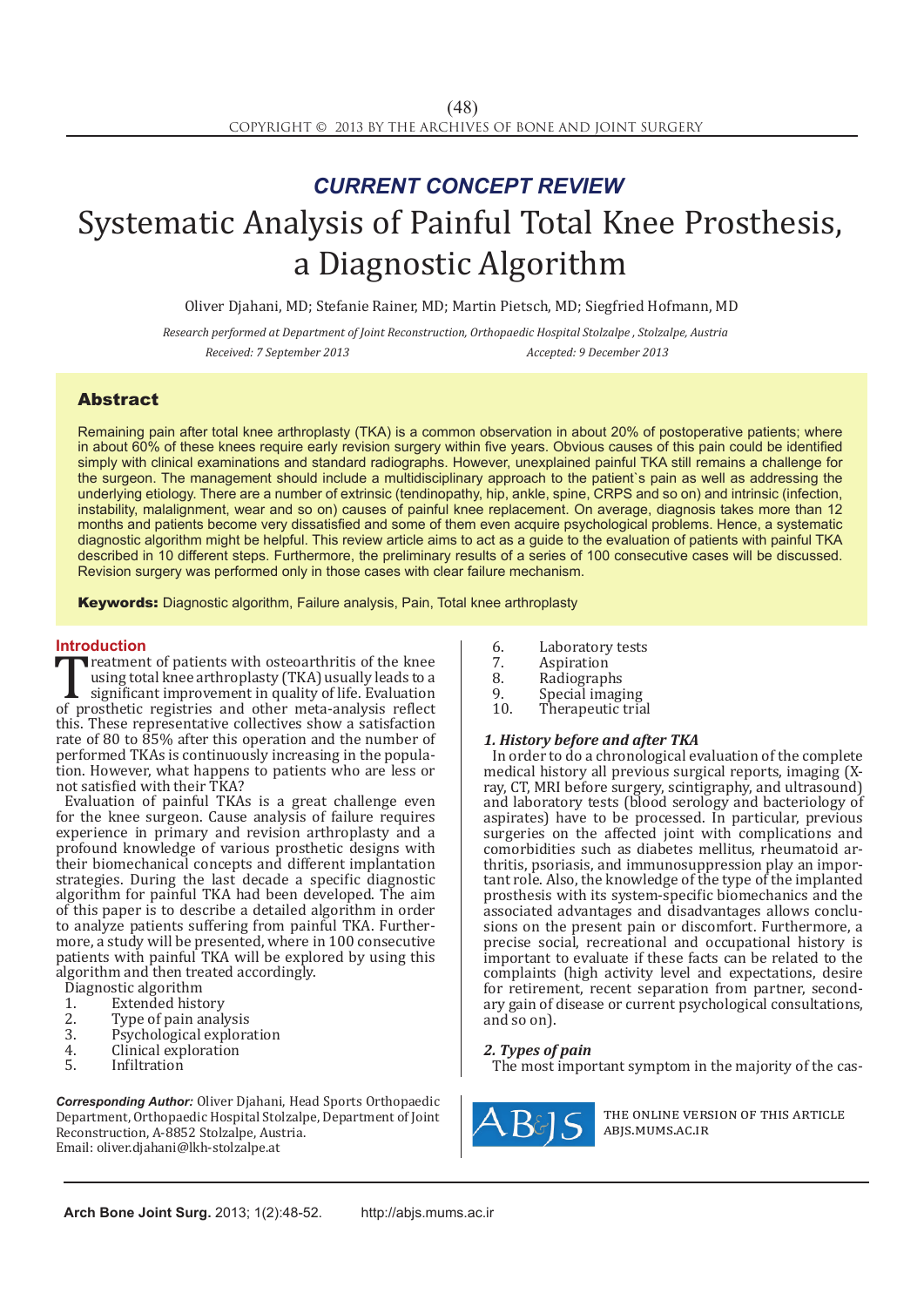THE ARCHIVES OF BONE AND JOINT SURGERY. ABIS.MUMS.AC.IR PAINFUL TOTAL KNEE PROSTHESIS VOLUME 1. NUMBER 2. DECEMBER 2013

| <b>Table 1.</b> Types of pain                  |                                                                                                                     |
|------------------------------------------------|---------------------------------------------------------------------------------------------------------------------|
| Type of pain                                   | Possible reason(s) for failure                                                                                      |
| Pain at night and rest                         | Infection<br>Joint effusion or neurogenic related                                                                   |
| Starting pain                                  | Loose components                                                                                                    |
| Weight-bearing pain                            | Unspecific<br>Mainly mechanical cause, Infection                                                                    |
| Pain on full extension                         | Anterior soft tissue impingement Posterior<br>tightness, posterior osteophytes, flexion-/<br>extension gap mismatch |
| Pain on full flexion                           | Post impingement (offset/osteophytes)<br>Patella impingement or tightness,<br>malrotation                           |
| Pain on descending<br>Stairs and chair raising | Flexion gap instability<br>Femur malrotation                                                                        |

es is pain, while to a lesser degree is restriction of move- ment, instability or swelling. Time, onset, location, quality and reproducibility of pain should be analyzed and could even allow some preliminary conclusions to the cause of failure. Furthermore, the type of pain before the primary TKA should be compared to the type of postoperative pain.<br>The reasons for presenting pain in the early postoperative period are usually an acute infection, instability due to inadequate soft tissue balancing, prosthesis misplacement and soft tissue impingement. Reasons for later onset of pain may be loosening, polyethylene wear, ligamentous instability, a late infection or stress fracture. The precise anatomical localization of the painful area(s) might be helpful in the analysis of the primary problem. Six characteristic types of pain can be differentiated (Table 1).

There are lots of rare causes that should be considered, such as electrifying pain with superficial contact (e.g., bedding) indicates a cutaneous neuroma. Sudden shooting pains by changing position have mostly mechanical causes like soft tissue impingement. With radiating pain or same discomfort preoperative an extra-articular etiology (hip, lumbar spine, vascular cause, and so on) should be considered.

#### *3. Psychological exploration*

Patients with persistent pain over six months are classified as chronic pain patients who need to have psychological care. If there is a history of any psychological diseases then the patient should initially receive an interdisciplinary treatment together with clinical psychologists. It is important to know whether psychogenic factors are projected somatically. In such cases revision should not be continued.

#### *4. Physical examination*

The exploration of the knee joint should include active and passive range of motion, swelling state (extra- and intra-articularly), stability [varus and valgus stress in extension  $(30^{\circ})$  and flexion  $(90^{\circ})$ , flexion-extension gap ratio and anteroposterior stability], scars, skin changes, signs of infection, patellar tracking, extensor mechanism and trigger points. Swelling may be associated with a recurrent hemarthrosis (incidence 0.3 to 1.6%) that is caused by proliferative synovitis, PVNS or coagulation disorders including hemophilia (1). Atrophic, doughy skin

with painful functional limitation of the joint indicates chronic regional pain syndrome (CRPS). Selective pressure on painful soft-tissue is usually caused by irritation of the corresponding structures, such as impingement of the medial collateral ligament, pes anserinus, the popliteus tendon or the iliotibial tract by protruding prosthetic ing of soft tissues in the patellofemoral joint in extension with the PS prosthesis, it is called patella clunk syndrome. The exploration of the lumbar spine, the hip, the ankle and the foot, as well as a neurovascular status, should be included in the analysis of painful TKA. In particular, radicu-<br>lar pain has to be distinguished from referral pain. Pain from osteoarthritis of the hip joint can be projected to the implanted TKA.

#### *5. Infiltration*

The infiltration of painful tender points on the knee joint using local anesthetic is used to assign anatomical structures. For example, if infiltration of the medial collateral ligament leads to loss of symptoms, an intra-articular cause like infection, polyethylene wear or loosening is unlikely and impingement with a protruding tibial component or an overload of the medial collateral ligament by impaired biomechanics is rather likely. If CRPS is suspected as a result of clinical and radiological exploration, a diagnostic sympathetic blockade may be useful. Infiltration of the iliosacral joint or nerve radix blockade can distinguish knee pain from spinal origin. Following an aspiration, a local anesthetic should be injected intra-articularly if the fluid does not macroscopically present any typical signs of infection. This has mainly diagnostic value and may give evidence to differentiate between intra- and extra-articular causes. Moreover, if secondary gain of disease is suspected the injection of a placebo can offer further information.

#### *6. Laboratory tests*

The erythrocyte sedimentation rate (ESR) and C-reactive protein (CRP) are routinely used for infection clarification. The ESR peak is 5-7 days after surgery and returns after three months to baseline (4). CRP, due to its higher sensitivity, is a better indicator with its peak 2-3 days after surgery and returns after about three weeks to baseline. With a combination of elevated CRP and elevated ESR a sensitivity of 0.95, specificity of 0.93 and a negative predictive value of 0.97 are specified (5). The serum levels of interleukin 6 (IL-6) play a more important role for the early postoperative period, since it covers an area by a rapid rise and fall (baseline after 48 to 72 hours), in which ESR and CRP could be normal. The combination of IL-6 and CRP shows a high sensitivity (6). Patients with a positive history of allergy require a corresponding dermatological exploration. The clinical relevance according to current knowledge is small (7).

#### *7. Aspiration*

Testing synovial fluid is mandatory for suspected infection (8). Routinely, leukocytes are counted and bacteriological tests for aerobes and anaerobes should be cultured. Antibiotic therapy should be stopped at least two weeks before a planned aspiration. Additionally, it should be performed without local anesthetics under sterile conditions. The Gram stain has low sensitivity and specificity (9). A leukocyte count above 2500/mm and about 60%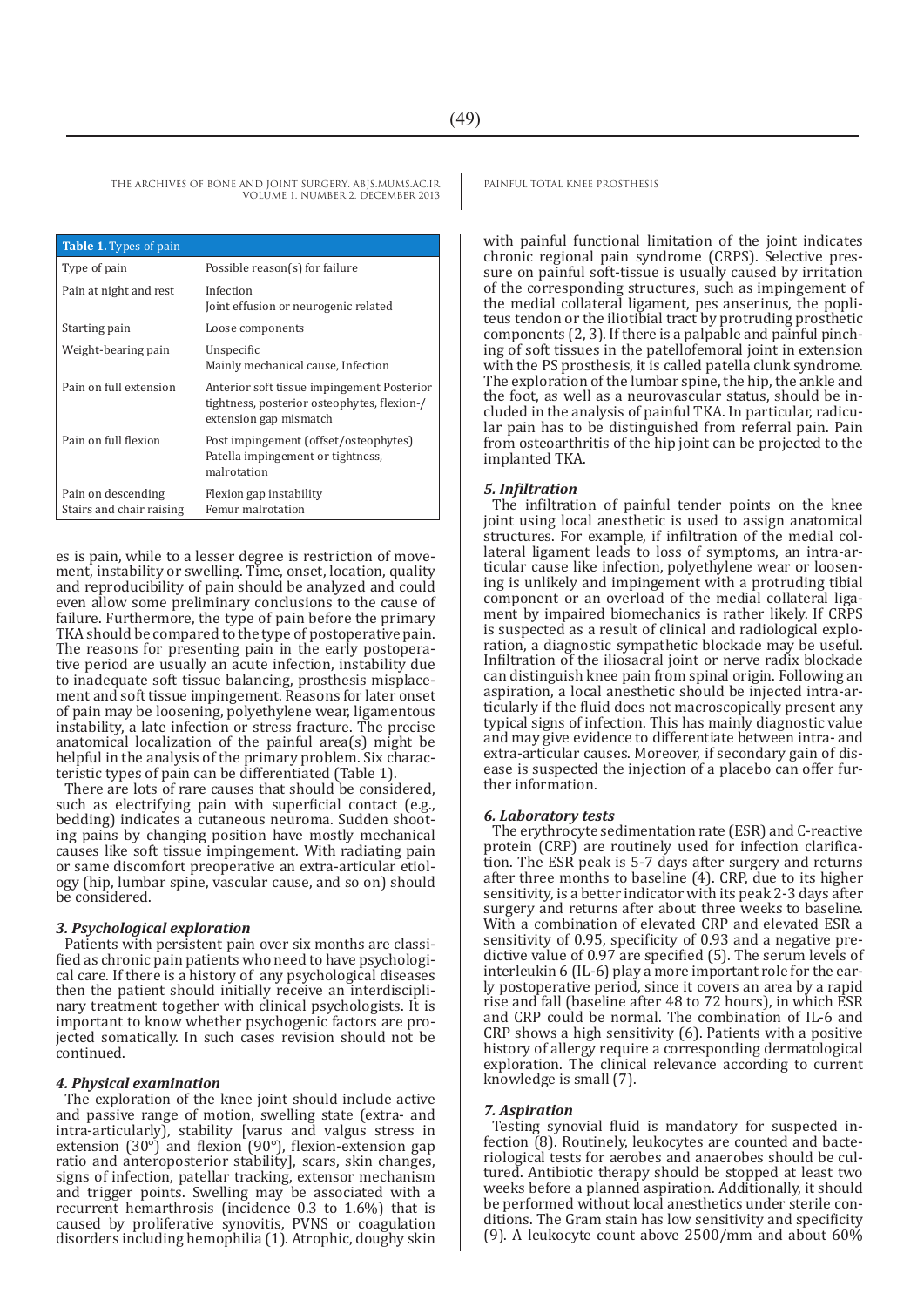THE ARCHIVES OF BONE AND JOINT SURGERY. ABIS.MUMS.AC.IR PAINFUL TOTAL KNEE PROSTHESIS VOLUME 1. NUMBER 2. DECEMBER 2013



**Figure 1. Patella dislocation due to internal malrotation of femoral and tibial component in skyline view.**

polymorphonuclear leukocytes show a high sensitivity and specificity for infection, but limits for pathology in the literature are different (3, 10-13). Positive culture findings must always be compared with the clinical symptoms and serological tests. In case of suspected contamination, the aspiration has to be repeated. Before a surgery, because of the probability of late infection, there should be at least three aspirations performed or the histological test of a tissue should be additionally obtained arthroscopically. For exploration of a suspicious infection in TKA, Parvizi *et al* elaborated on a diagnostic algorithm for infected TKAs (13).

### *8. Radiographic analysis*

A full leg x-ray, a lateral x-ray and an axial patella view, performed under load (weight bearing view) is the standard to evaluate a painful TKA and presents the following information: type of prosthesis, leg alignment, position of components in the sagittal plane, component size and overhang, loosening, osteolysis, polyethylene abrasion, joint space asymmetry (except for the Journey ®, Smith & Nephew, asymmetric inlay 3° prosthesis types), stress fracture, heterotopic ossification, inadequate patella cut or patella shift, tilt or (sub)luxation (Figure 1). If there are preoperative radiographs for comparison available, state-



**Figure 3a. Standard ap-view with suspect step in femoral component.** 



**Figure 2a. TKA with significantly reduced posterior femoral offset.**

**Figure 2b. Reference for posterior femoral offset is preoperative ipsilateral or contralateral x-ray.**

ments about joint lines, posterior femoral offset (Figure 2a), absolute or relative patella alta or baja can be made. If these images are not available, then it is useful to compare the contralateral side, if it has not yet been replaced (Figure 2b).

For specific questions fluoroscopic controlled views are suitable. Prosthetic fractures (Figure 3a, b) or loosening lines can be better identified by precise adjustment of the prosthesis-bone-interface. Stress images can show flexion or extension gap instabilities and give an indirect indication of the femoral component malrotation (14).

#### *9. Special imaging*

Scintigraphy should be used as a tool of diagnosis con-



**Figure 3b. Same prosthesis as shown in figure 3a showing breakage of femoral component due to osteolysis and loss of bone support in the medial femoral condyle shown under fluoroscopy controlled**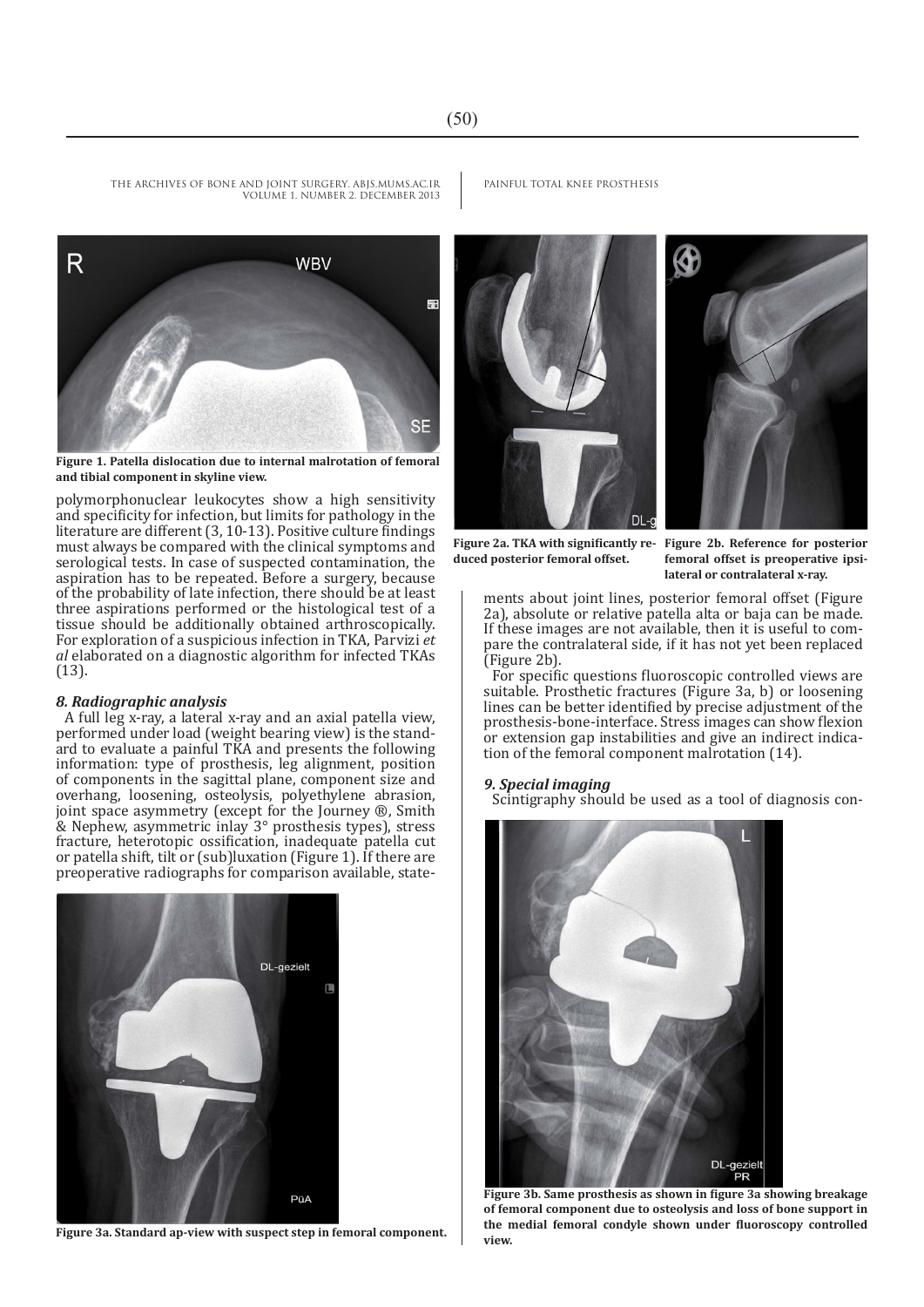THE ARCHIVES OF BONE AND JOINT SURGERY. ABJS.MUMS.AC.IR PAINFUL TOTAL KNEE PROSTHESIS VOLUME 1. NUMBER 2. DECEMBER 2013



**Figure 4. Internal rotation of femoral component compared to surgical epicondylar line shown in CT.**

firmation and not as a screening tool. If there is concrete evidence of loosening or overloaded prosthesis-bone-interface, then conducting a Technetium-99m scintigraphy makes sense. The sensitivity of this test is high and the specificity low, but with negative results, loosening or infection can be widely eliminated Because of physiological bone remodeling after implantation doing this test is not practical before one year postoperative (15, 16). An increased accumulation in all three phases is shown, for example in infection, but can also occur in osteolysis due to polyethylene abrasion.

Computed tomography (CT) should be used when periprosthetic fissures or malrotation of the tibial or femoral component are suspected.Only CT scans can be used to determine the rotational position, which were made according to a specific protocol (17) (Figure 4).

#### *10. Conservative therapeutic trial*

If no clear cause of failure can be verified, a conservative therapeutic trial should be done. This should take at least three months and include analgetic therapy, support through technical orthopedic aids and adequate physiotherapy. Reasons for pain can be muscular overload on the one hand and atrophy on the other hand, which should be addressed accordingly.

#### **Our Study**

The aim of this retrospective study was to analyze the failure cause(s) of 100 consecutive patients from 1999 to 2003, who had a TKA -revision surgery. Sixty-nine women and 31 men with an average age of 65 years (range: 33-83 years) and a mean follow-up of 16 months (range: 13-25 months) participated in this study. The time between revision and primary implantation and the clinical outcome after revision was evaluated by established scores (HSS). In the revision surgery, the situation was re-evaluated and corrected, taking into account the preoperative analysis.

#### **Results**

In 48% of cases malalignment  $(>4^{\circ})$  caused overload, pain and/or polyethylene wear. In 26% of cases malrotation of the tibia or femur component was the reason for patella maltracking, stiff knee or instability in the flexion gap. Instability in extension, midflexion and full flexion comprised of 23% of the reasons for pain. In 19% of the ous other rare causes were identified. Only in 9% an aseptic implant loosening without deviation occurred. In 54% of revision surgeries a combination of several causes were determined. Seventy-eight percent of these revisions were performed within three years after primary implantation and in 89% incorrect implantation could be blamed for the prosthetic implant failure. The clinical outcome was assessed with the Hospital for Special Surgery score (HSS) and could be increased from a preoperative average of 64 (50-71) points to 84 (58 to 93) points. Finally, 32 patients estimated their situation after the revision as very good, 46 as good, 15 satisfying and 7 as bad.

Patients with painful TKA often lose their quality of life, so they should be explored systematically. The obvious reasons are unfortunately rare; there is often a concatenation of "small" mistakes which lead to failure of the prosthesis. Understanding all the cause(s) of failure(s) in painful TKAs is important before performing any revision surgery. Vince had pointed out that revision surgery. should always correct all failures otherwise there is a high risk to simply "repeat surgery" and make the same mistakes again  $(18)$ . In this article, the concept of a step-bystep diagnostic algorithm is described in more detail for painful TKAs. By using this diagnostic algorithm in almost all cases, a sufficient failure analysis is possible, which is tients with painful TKA. An interdisciplinary intervention<br>by surgeons, pain specialists, physical therapists and psychologists is helpful. Nevertheless, there will always be cases in which, according to current knowledge no cause for the pain can be found. Brander *et al* reported that 13% of the patients after TKA had unexplained pain one year postoperatively. After a follow-up of five years, all patients were free of pain with conservative therapy (19, 20). Furthermore, if no reason for the painful TKA is found, no revision surgery should be performed.

Oliver Djahani MD Stefanie Rainer MD Martin Pietsch MD Siegfried Hofmann MD

Orthopaedic Hospital Stolzalpe Department of Joint Reconstruction A-8852 Stolzalpe, Austria

#### **References**

- 1. Ohdera T, Tokunaga M, Hiroshima S, Yoshimoto E, Masuda S. Recurrent hemarthrosis after knee joint arthroplasty: etiology and treatment. J Arthroplasty. 2004; 19:157-61.
- 2. Barnes CL, Scott RD. Popliteus tendon dysfunction following total knee arthroplasty. J Arthroplasty. 1995;10:543-5.
- 3. Allardyce TJ, Scuderi GR, Insall JN. Arthroscopic treatment of popliteus tendon dysfunction following total knee arthroplasty. J Arthroplasty. 1997;12:353-5.
- 4. Bilgen O, Atici T, Durak K, Karaeminogullari O, Bilgen MS. C-reactive protein values and erythrocyte sedimentation rates after total hip and total knee arthroplasty. J Int Med Res. 2001;29:7-12.